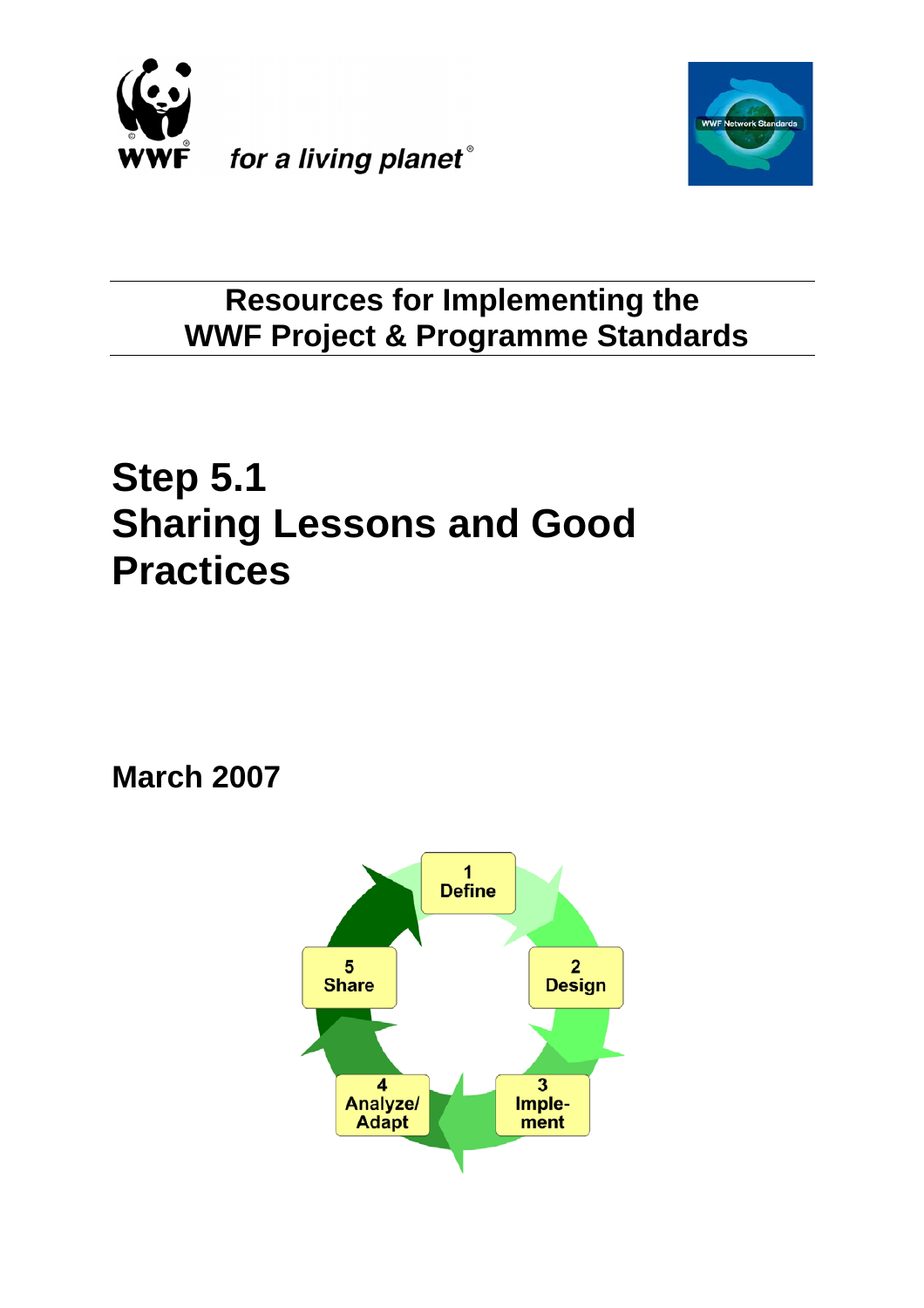



# **Step 5.1 Sharing Lessons and Good Practices**

# **Contents**

| Annex 1 - Methodologies for Sharing Lessons and Good Practices  8 |  |
|-------------------------------------------------------------------|--|

This document is intended as a guidance resource to support the implementation of the *WWF Standards of Conservation Project and Programme Management.* Although each step in these *Standards* must be completed, the level of detail depends on the circumstances of individual projects and programmes. Accordingly, each team will have to decide whether and to what level of detail they want to apply the guidance in this document.

This document may change over time; the most recent version can be accessed at: <https://intranet.panda.org/documents/folder.cfm?uFolderID=60989>

**Written by:** Debbie Heaney, WWF-UK. **Edited by**: Foundations of Success

Please address any comments to Sheila O'Connor ([soconnor@wwfint.org\)](mailto:soconnor@wwfint.org).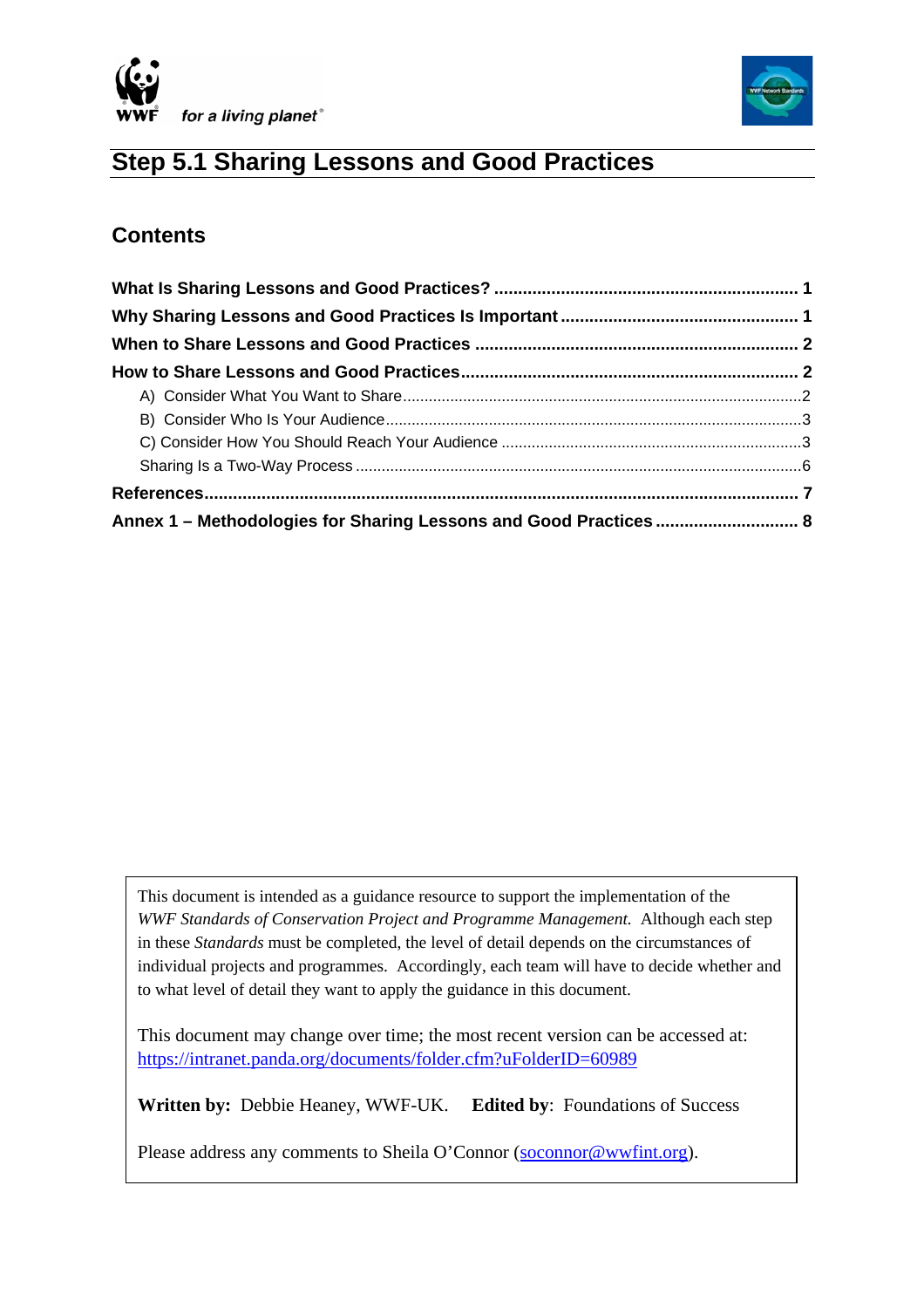# <span id="page-2-0"></span>**Sharing Lessons and Good Practices**

# **What Is Sharing Lessons and Good Practices?**

When we think about conservation communication, we can imagine at least a few different dimensions:

- Communication about project performance and achievements versus communications as a conservation strategy (e.g., an environmental awareness raising campaign);
- Informal communication (e.g., face-to-face conversations, e-mails, and internal documents) versus formal communication (e.g., professionally-produced brochures, videos, and websites)
- Internal communication (primarily communication among project team members and partners, between programmes and within the WWF Network) versus external communication (primarily people outside the project team and partners – e.g., other conservation organizations, government, donors, the general public)
- A collaborative, two-way process versus informing others

Step 5 (Share) of the Standards is about sharing lessons and good practices in order to adapt and improve conservation projects and programmes. It is not about communications as a conservation strategy (see the first dimension above). Here, we discuss Step 5.1, which focuses on the *informal* and *internal* sharing of lessons and good practices related to project achievements and challenges, and engagement by both sides in the sharing process. Step 5.2, in contrast, focuses primarily on the *formal* and *external* sharing of lessons and good practices related to project achievements and challenges. Often, however, the line between these two types of communications can be somewhat blurry. For example a formal product can be used with both internal and external audiences; a lesson can be shared internally using one method and externally using a different mechanism. We suggest you do not worry too much about this blurry line and instead focus on sharing and communicating lessons in the way that makes the most sense for your audience and your circumstances. See [Guidelines on Step 5.2](https://intranet.panda.org/documents/folder.cfm?uFolderID=60990) for more details on formal communication plans and products.

It can sometimes be difficult to separate the sharing of lessons and good practices from the process of learning which is covered in more detail in guideline [0.2 Embracing Learning](https://intranet.panda.org/data/downloads/76427/principleembracinglearning_pu6i.doc); the two-way nature of sharing often means that further learning takes place within the act of sharing.

# **Why Sharing Lessons and Good Practices Is Important**

Projects can take years or even decades to demonstrate their impact. In many ways, conservation can be seen as a perpetual process. In almost all cases, conservation projects will continue beyond the involvement of any one person. As a result, it is critical that the work you do and the knowledge you gain be captured and shared in some form of institutional knowledge.

One of the benefits of being part of a Network is the opportunity it affords to increase WWF's impact through sharing good practices and learning. Sharing your individual and project team knowledge of good practices can lead to the magnification of conservation impact at a global level. Sharing lessons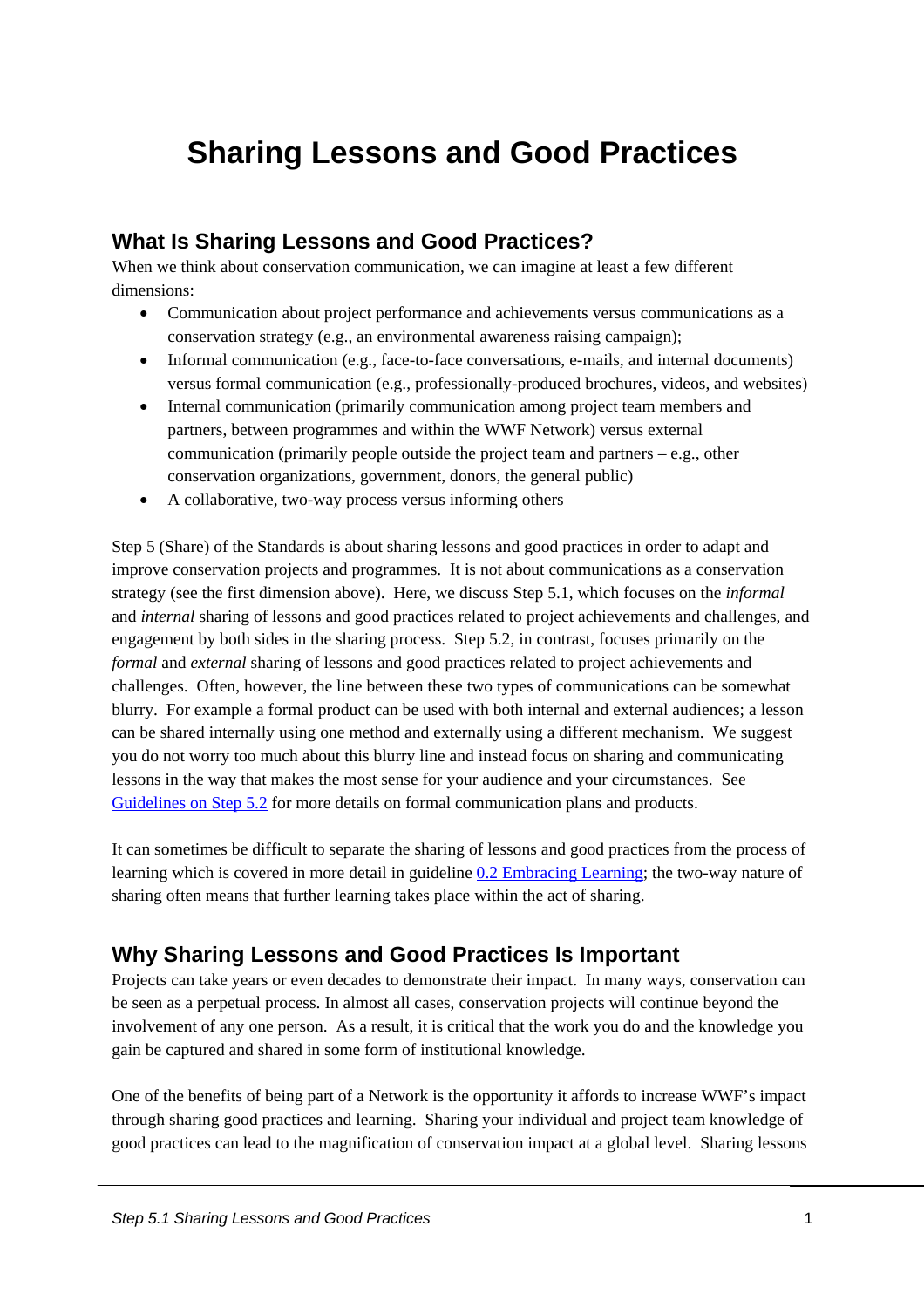<span id="page-3-0"></span>and good practices can also contribute to the work of communications and fundraising teams by generating stories that can then be tailored for formal communications products.

# **When to Share Lessons and Good Practices**

In short, you share lessons and good practices when you have identified lessons that would be of value to someone else. Lessons can be shared at any time and should be shared on an ongoing basis. Most project teams will find that in the early stages of implementation, lessons will be more related to the conservation process than to achieving conservation impact. Through an adaptive management approach, the team should be reflecting on what is happening within their project, monitoring and analyzing changes, and adapting based on the lessons that arise. Over time, the team will ideally be able to then identify lessons related to conservation impact – what works, what does not work, and why..

Learning is becoming more institutionalised within WWF; therefore more opportunities now exist for sharing lessons. Teams should seek to capitalise on these for sharing the lessons and good practices from their own projects.

## **How to Share Lessons and Good Practices**

There are three key elements to sharing lessons and good practices:

- a) Consider what you want to share (what lessons you want them to consider or engage with)
- b) Consider who is your audience
- c) Consider how you should reach your audience (this includes determining how you will present your learning in a way that will engage your audience)

### *A) Consider What You Want to Share*

When considering sharing lessons and good practices, it is important to focus on the quality and relevance of what is communicated rather than simply increasing its quantity and availability. With the availability of information and communication technology today, there is an increasing assumption that sharing lessons simply requires communication of information. The danger is that the illusion of "more is better" encourages greater and greater emphasis on moving information around, and less on identifying and exchanging knowledge.

Therefore, you should give serious consideration to what lessons and good practices you have from your project that would be relevant and beneficial to your audience. This will involve referring back to the analysis that you did and the conclusions you reached in Step 4.2 ([Analyze Project Results and](https://intranet.panda.org/data/downloads/60986/42analyseresults20060517.pdf)  [Assumptions](https://intranet.panda.org/data/downloads/60986/42analyseresults20060517.pdf)) and to the decisions you made in Step 4.4 [\(Adapt Your Plans and Budgets\)](https://intranet.panda.org/data/downloads/60988/44adaptyourplan100806.doc).

A small number of detailed, validated, thought-provoking lessons are much more valuable than a long list of bullet points.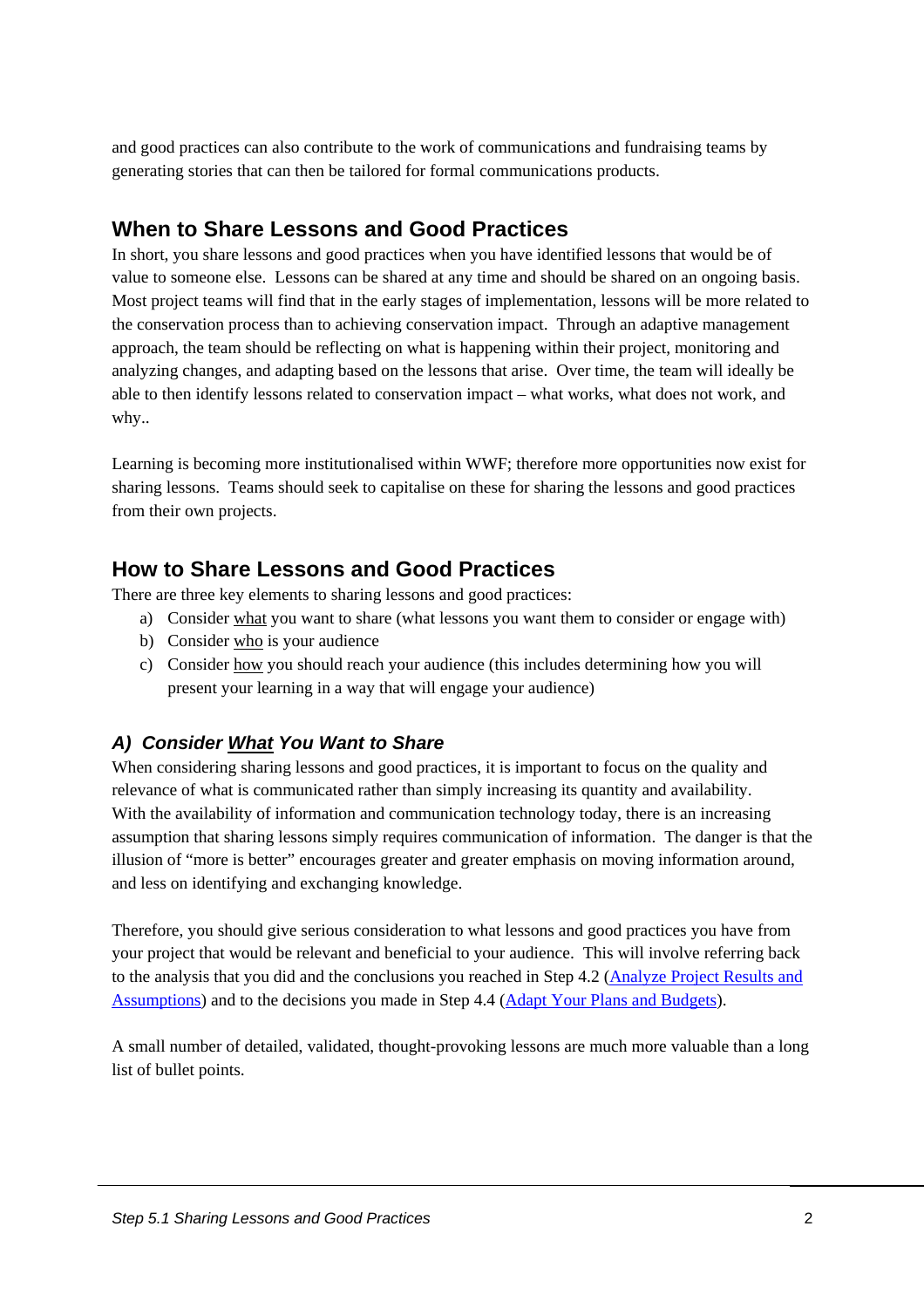#### <span id="page-4-0"></span>*B) Consider Who Is Your Audience*

Think about who your audience is and what is their interest in the lessons and good practices from your project (see guideline [0.2 Embracing Learning](https://intranet.panda.org/data/downloads/76427/principleembracinglearning_pu6i.doc) for further details).. You will have identified some of your audiences when you were formulating your key learning questions in Step 2 of the WWF Standards. Knowing who you want to target will help you determine what method you will use to share your lessons.

Lessons and good practices should be shared at a number of levels:

- Within a project team this should be happening as a matter of course and contributes to the [performance and learning culture](https://intranet.panda.org/data/downloads/60992/54culture1.doc) covered in Step 5.4
- With partners
- Between projects locally (this is often the level at which lessons will have the greatest relevance to other projects working within the same context)
- Between projects across the WWF Network (particularly relevant from a thematic perspective)
- With the wider conservation/environment community

Some of these audiences (especially the last two) are really external audiences that could also learn about the lessons through more formal communications products developed in [Step 5.2.](https://intranet.panda.org/documents/folder.cfm?uFolderID=60990)

#### *C) Consider How You Should Reach Your Audience*

Annex 1 highlights a number of methods for the informal and generally internal sharing of lessons and good practices in Step 5.1. You should review this annex when thinking about what might be the most effective way to reach your audience. As discussed, you should also keep in mind who your audience is and what message you want them to receive.

#### **Sharing Lessons in Writing**

To be ready to share lessons and good practices with others, your team should be documenting on a continual basis all key lessons, conclusions and recommended actions. This will provide a record over the years of the project of what you found worked and did not work. This will assist your current project team over the long term. More importantly, if current project staff leave, this will ensure that there is a record for new project staff of what was done and what was learned as a result (thus contributing to an organisational memory). These documents will also provide a useful contribution to Technical Progress Reports. Key lessons and recommendations can be shared with a wider audience.

A well documented lesson is one that includes the following:

- Brief description of the issue/activity/approach.
- What were the challenges?
- What was done?
- What was learned?
- What worked or did not work? Why?
- What could have been done differently? How?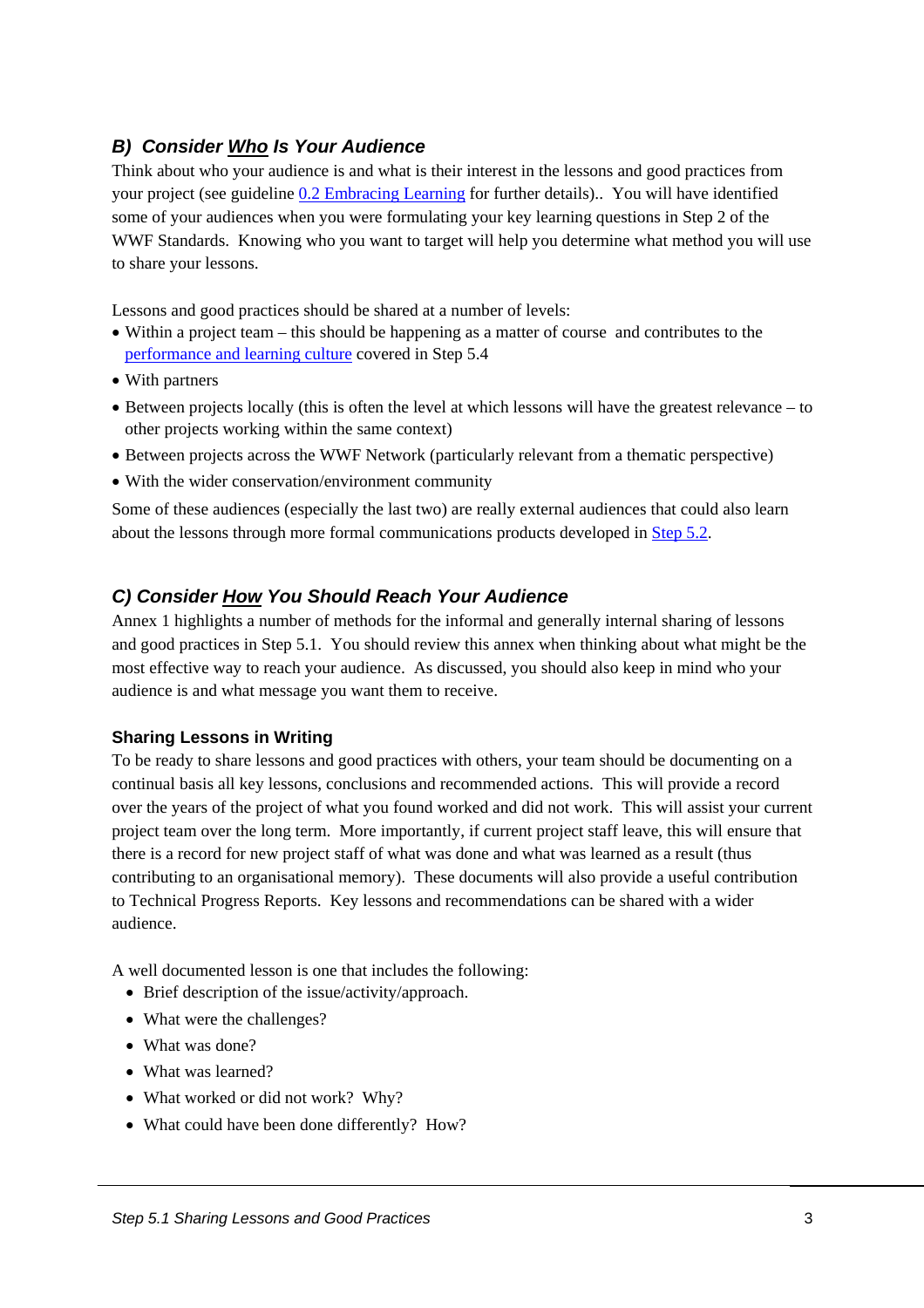Sometimes having a clear set of questions that you are trying to answer can help to structure your documented lessons (these should be the key learning questions that you identified during the Design Step – see  $0.2$  Embracing Learning for further details).

Good practices in documenting lessons learned are to produce lessons that are:

- *Specific* clear, crisp and precise, not woolly or vague
- *Actionable* something that can be done not a vague principle
- *Instructive* provide recommendations for use in the future by individuals or teams

Below are some examples of documented lessons that display these three elements:

#### **Box 1. A Lesson from a programme with a social change element (adapted from a real example in a Technical Progress Report)**

**Context:** This programme includes a component focusing on empowering and building the capacity of individuals and groups to sustainably manage and conserve their environment and livelihoods, and to influence decision-making processes. Much of this is done through the strengthening of local-level organisations.

**Lesson:** It is important to ensure the existence of reading, writing, and basic math skills for partner organisations, teachers, and leaders who are linked directly to the administrative and operational aspects of local-level organisations that are engaging in influencing decision-making processes. Where they are lacking, efforts need to be made to develop these skills. It is recognised that this does not fall within WWF's niche, but partnerships with organisations that support literacy initiatives should be considered.

**Why:** A key criterion for the success of the programme is the sustainability of local-level organisations that are empowered to engage in debate and influence decision-making. Where reading and writing skills are weak, it reduces the organisation's ability to engage in debate – staff often feel less confident to engage in debate with others who have more education. Moreover it will not be possible for organisations to operate effectively, and without external support, if they do not have the capacity to carry out basic administration and financial tasks.

*Observations: This lesson provides the reader with some context, the actual lesson (recommendation) and a brief explanation of why the lesson is important. This lesson would be relevant for higher-level decision-makers, project managers and teams, and project partners.*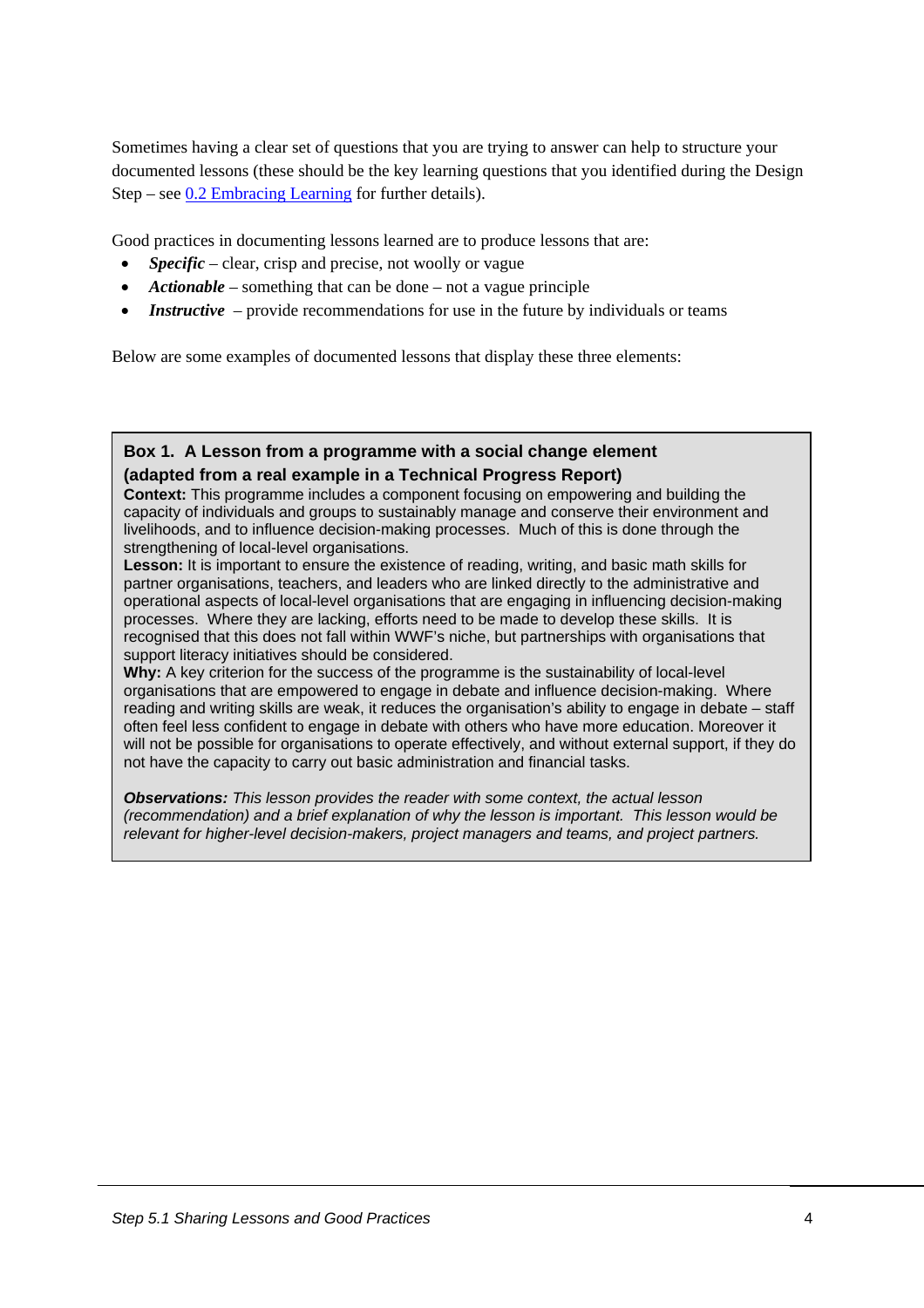#### **Box 2. A Lesson from the Good Woods Project Lessons Learned Report, October 2005: Certification in a Small-Scale Producer Context**

**Context:** Achieving FSC certification is a complex and costly process, especially for small producers. Nevertheless, there can be significant indirect benefits. For example, we found in Kenya that:

- a) Improved business practice and quality assurance of products increased competitiveness of the carving co-operatives (feedback from carvers also indicated that FSC documentation requirements allow them to track their costs better).
- b) The FSC required group formation of farmers has resulted in the creation of a new village forum where village men and women of all ages can exchange views and discuss joint initiatives other than neem farming. This was previously not possible.

In Kenya, we found we were able to successfully lobby FSC to improve access to small producers and unusual certification cases because:

- a) We had a perfect practical example to demonstrate the barriers faced;
- b) There was already a critical mass demanding change in the FSC system;
- c) We had the organisational clout of WWF and experienced people to take the case to FSC; and
- d) We could potentially achieve wider benefit for conservation and livelihood if a general relaxation of conditions for access to FSC were achieved (e.g. new SLIMF system means some improvement)

**Lesson:** FSC certification can offer many benefits to small producers, but it is important to assess carefully whether FSC certification is the best strategy to achieve your project goals and objectives. If your project does use this strategy, it may be necessary to lobby FSC to improve access for small producers. Your lobbying efforts are likely to be more successful if you are working under conditions like those listed above.

**Why:**. Achieving FSC certification is a complex and costly process that should not be taken lightly. There may be other strategies out there that could be more effective for your context. If you do embark on FSC certification for small-scale producers, it is important to ensure that the conditions listed above are put in place.

*Observations: This lesson is very specific setting out what needs to be considered by others thinking of undertaking a similar approach. It is therefore targeting project managers who may be interested in and/or considering incorporating certification into their project.* 

#### **Sharing Lessons Face-to-Face**

When presenting lessons and good practices face-to face – whether in informal discussions or in more formal presentations – the elements of *specific, actionable,* and *instructive* still apply. It is very easy with presentations and discussions to focus on description, or to bury your valuable lessons in a mountain of detail and anecdotes.

Applying the core principles below will help you in preparing and sharing lessons face-to-face.

- Keep 'learning' in mind as you prepare your presentation- this will help you to ensure that what you share is targeted towards sharing lessons and not just an overview of your project.
- Bear in mind how your audience can take in and analyse the information that you give them for themselves and their own context
- Present sufficient context for your audience to understand your lessons. This can assist them to analyse what your lessons mean within their own contexts.
- Do not overload your audience with information focus on one or two key lessons.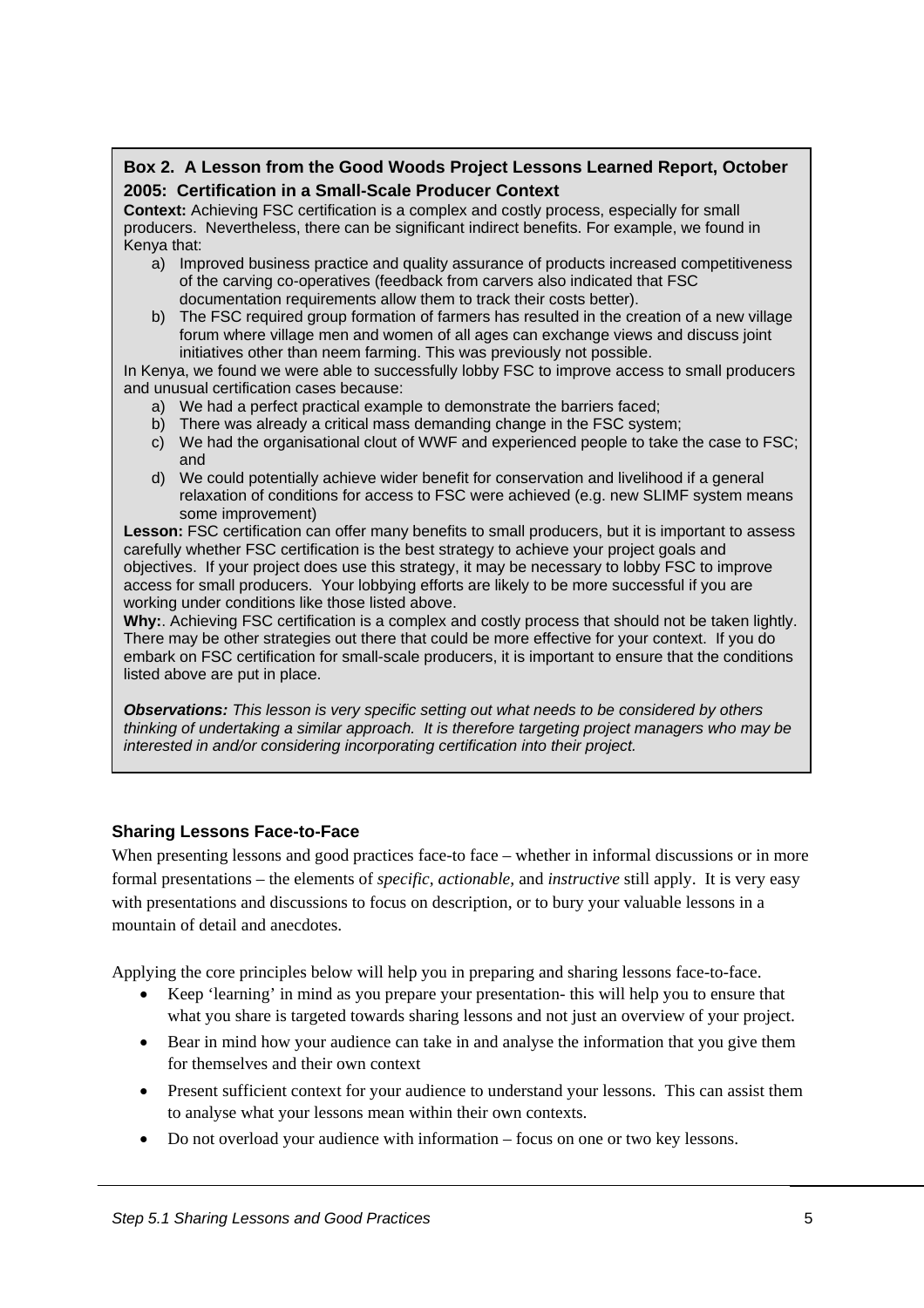- <span id="page-7-0"></span>• Present your analysis as well as the resulting lessons
- Use examples and stories to bring your lessons to life and inspire and spark your audience's imagination (However, beware of reducing the impact of your lessons by deflecting your audience's attention elsewhere).
- Allow plenty of time for questions these help people to clarify and learn for themselves.

Obviously these principles are easier to apply to formal approaches when you have time to prepare, but keeping these principles in mind when sharing learning less formally will help you to share more effectively in these situations.

## *Sharing Is a Two-Way Process*

In addition to the three key elements to sharing lessons and good practices discussed above (who is your audience; what you want to share; and how you should reach your audience), it is important to keep in mind that sharing should not be one-way. Project teams should seek to learn from others as well as share what they have learned. To facilitate this:

- Think about what you want to learn what are the key questions you are seeking to answer?
- In discussions seek to learn from others do not just focus on disseminating your own lessons. Be open to being questioned and challenged, as this provides an opportunity to analyse what you have learned in more depth or from a new angle, which can provide new insights.
- Make time to read the lessons that are being shared by other projects and consider how they might inform your own project.

You may find that engaging in a two-way process becomes as much a learning process as it is a sharing process.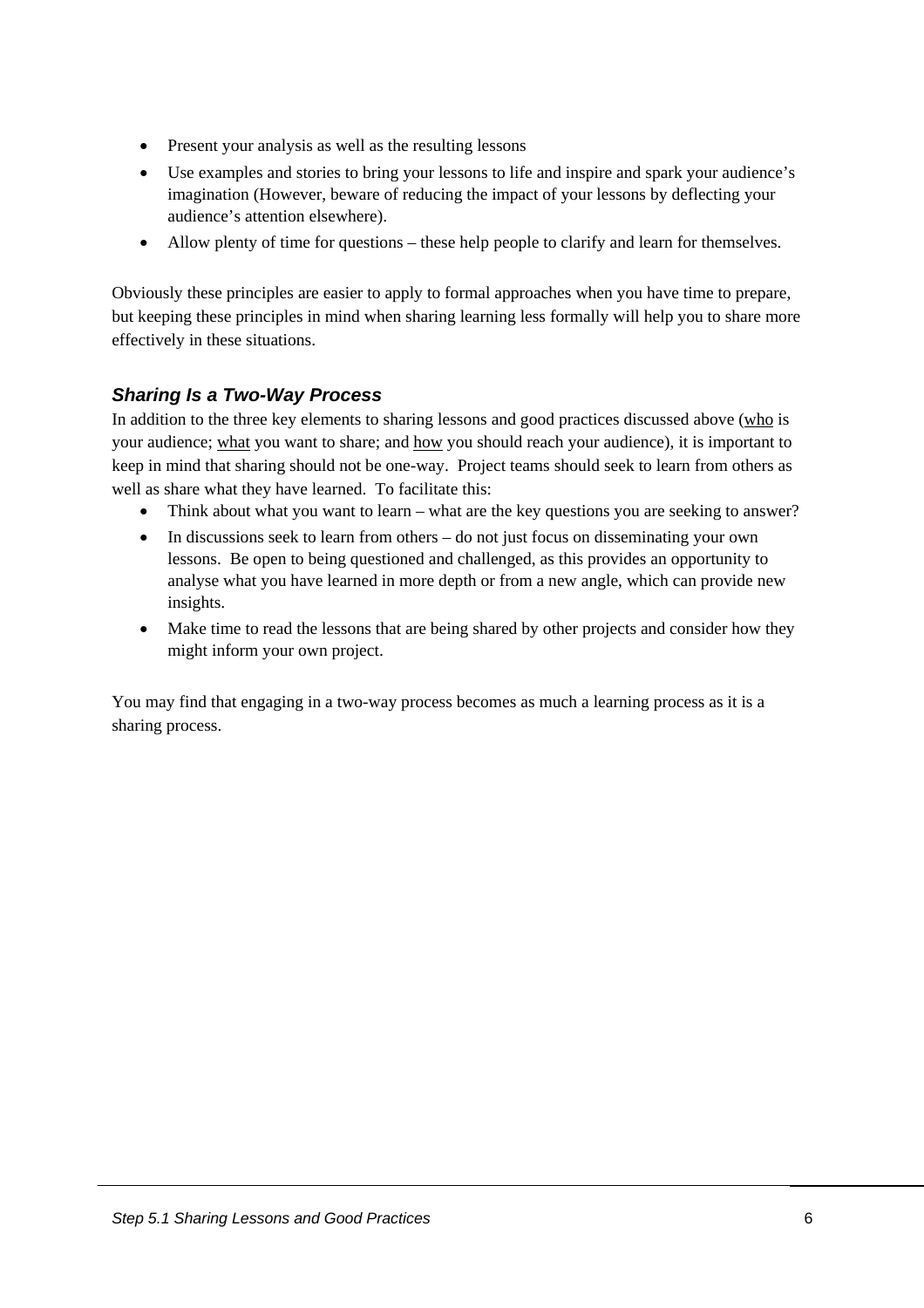#### <span id="page-8-0"></span>**References**

Britton, Bruce. 2002. *[Learning for Change: Principles and Practices of Learning Organisations](http://www.bond.org.uk/pubs/lte/learningforchange.pdf)*. Sundbyberg: Swedish Mission Council

Britton, Bruce. 2005. [Organisational Learning in NGOs: Creating the Motive, Means and](http://www.intrac.org/pages/PraxisPaper3.html)  [Opportunity.](http://www.intrac.org/pages/PraxisPaper3.html) Oxford: INTRAC

Bucheli, B and Romo, G. 2005. [Communities of Practice: Lessons from Latin America.](http://www.intrac.org/pages/PraxisNote16.html) Oxford: INTRAC

Davies, R and Dart, J. 2005. [The Most Significant Change Technique: A Guide to Its Use.](http://www.mande.co.uk/docs/MSCGuide.htm)

Heaney, D. 2004. *[Sharing Knowledge Tool](https://intranet.panda.org/data/downloads/50443/sharingknowledgelearningtooldraft.doc)* (part of the Learning Toolbox). WWF.

Heaney, D. 2004 . [A Guide to Running Lesson Learning Workshops](https://intranet.panda.org/data/downloads/50443/guidelineforlessonlearninginwwfv4.doc). WWF

Margoluis, R and Salafsky, N. 1998. *Measures of Success: Designing, Managing, and Monitoring Conservation and Development Projects.* Washington DC: Island Press pp.206-219.

Paulsen, D. 2004. [Jazzing up the Ancient Art of Conversation.](http://www.cdra.org.za/nuggets/Jazzing up conversation by Desiree Paulse - September 2004 Nugget.htm) Cape Town: CDRA

Reeler, D. 2004. [Story-telling – Getting to the Heart of Things](http://www.cdra.org.za/nuggets/Storytelling - getting to the heart of things by Doug Reeler - March 2004 Nugget.htm). Cape Town: CDRA

Wenger, E. 2004(?). [Communities of Practice: A Brief Introduction.](http://www.ewenger.com/theory/index.htm)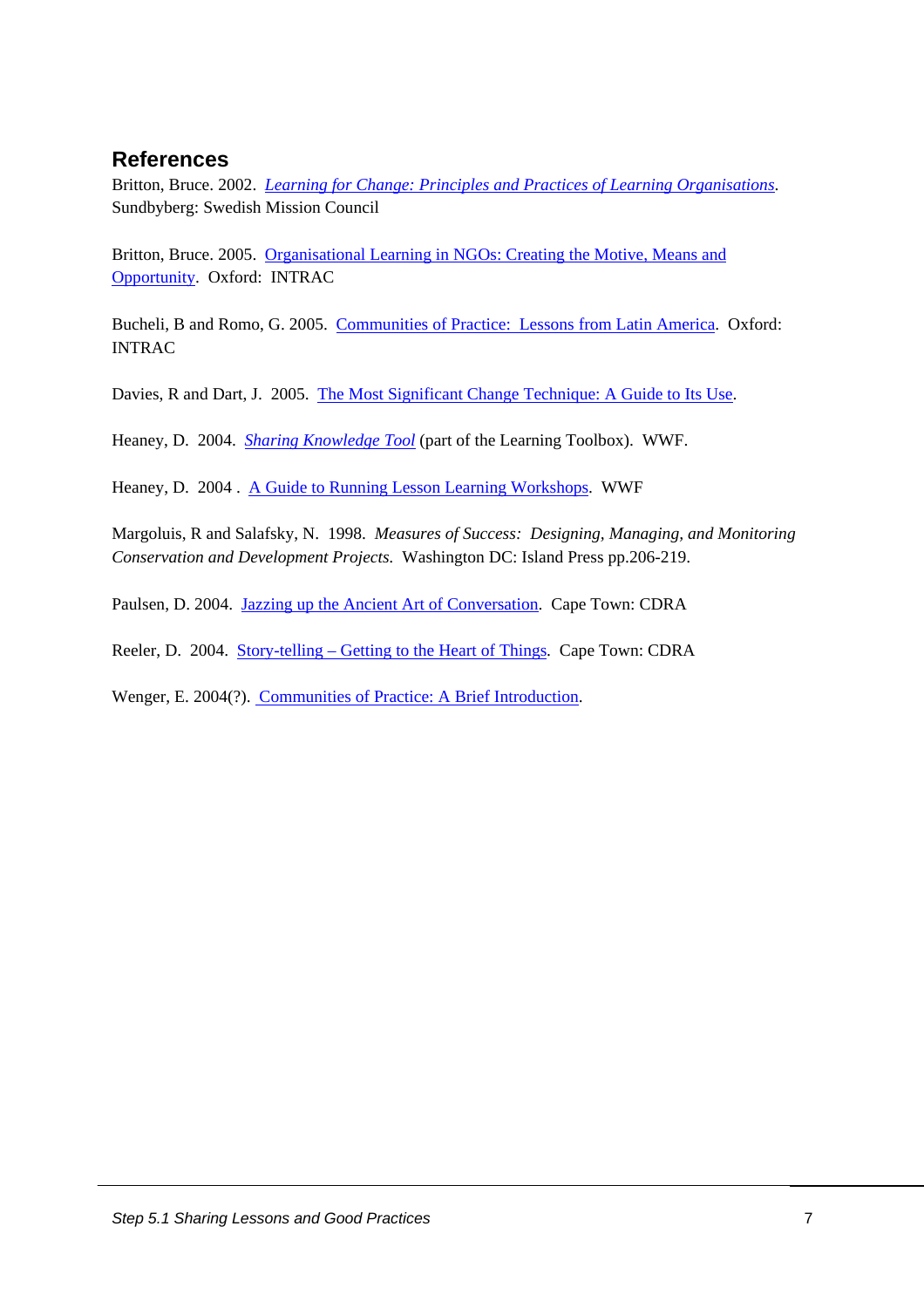# **Annex 1 – Methodologies for Sharing Lessons and Good Practices**

Below are a number of methods that can be used to share lessons and good practices. Do not rely on one approach, but select a range that will reach your target audiences with the message you wish them to receive. Also, keep in mind that the methods described are not necessarily mutuallyexclusive. For example, you may hold a workshop for sharing lessons, and that workshop could present opportunities for sharing lessons through casual conversation and presentations.

<span id="page-9-0"></span>

|              | <b>Method</b>   | <b>Notes</b>                                                                                                                                                                                                                                                                                                                                                                                                                | <b>Benefits</b>                                                                                                       | <b>Challenges</b>                                                                                                                                                                                                       |
|--------------|-----------------|-----------------------------------------------------------------------------------------------------------------------------------------------------------------------------------------------------------------------------------------------------------------------------------------------------------------------------------------------------------------------------------------------------------------------------|-----------------------------------------------------------------------------------------------------------------------|-------------------------------------------------------------------------------------------------------------------------------------------------------------------------------------------------------------------------|
| Face-to-face | Workshops       | Workshops can be designed to facilitate the sharing of<br>lessons amongst participants - for example through<br>sharing a range of experiences on a common issue, which<br>can lead to new learning for individuals. Lesson learning<br>may be the focus of the workshop or may just be one<br>component within a workshop.<br>[Links with entry below on workshop reports]                                                 | • Highly interactive<br>• Allows for discussion and<br>deepens understanding<br>• Opportunity for two-way<br>learning | • Learning will be shared with a<br>limited audience<br>• May require a facilitator                                                                                                                                     |
|              | Presentations   | Presentations involve speaking directly to your audience.<br>When sharing learning in this way it is important to<br>present your analysis rather than just description; be<br>specific and use examples. Allow for questions – if you<br>are looking to share your learning, questions from the<br>audience will help them to digest the lessons and<br>consider how they might be applicable within their own<br>context. | • Direct access to audience<br>• Allows for some interaction                                                          | • Learning will be shared with a<br>limited audience<br>• There is always a risk of the<br>audience passively listening<br>without processing the lessons for<br>themselves<br>• Limited opportunity for<br>interaction |
|              | Casual contacts | There is a school of thought that says that the most<br>valuable part of workshops and conferences are the<br>discussions that take place over coffee and in the bar in<br>the evenings. Whilst this may overstate the case, it is<br>indeed true that these informal contacts can lead to<br>fruitful learning experiences and future collaboration.                                                                       | $\bullet$ Low cost<br>$\bullet$ Interactive<br>• Opportunity for two-way<br>learning                                  | • Very "hit and miss" – dependent<br>on who you get to talk to<br>• For any learning to be effective,<br>depends on individuals taking the<br>initiative to follow-up<br>• Not good for sharing in-depth                |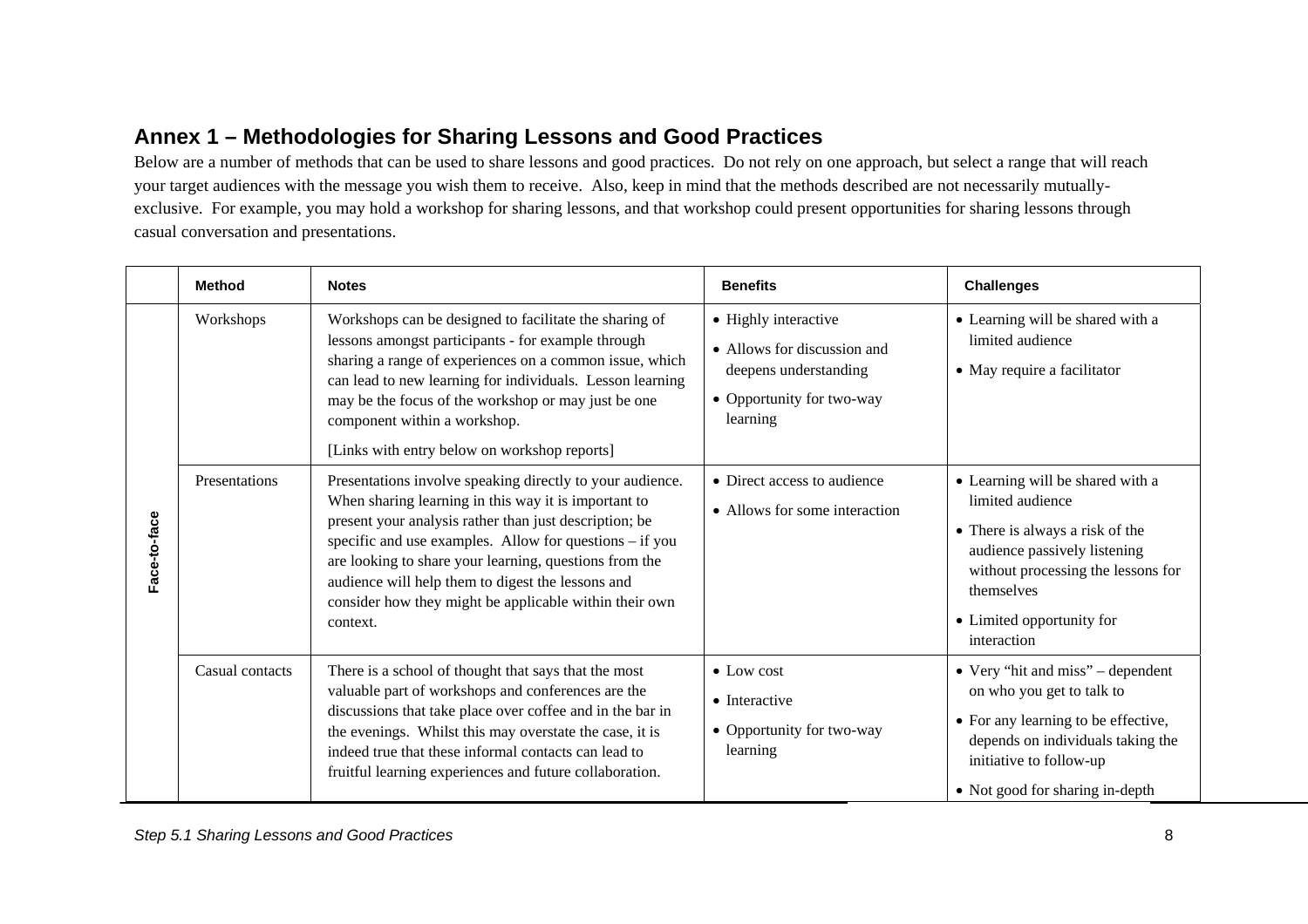|             | <b>Method</b>                           | <b>Notes</b>                                                                                                                                                                                                                                                                                                                                                                                                                                                                          | <b>Benefits</b>                                                                                                                                                                                                                                                                                                                  | <b>Challenges</b>                                                                                                                                                                 |
|-------------|-----------------------------------------|---------------------------------------------------------------------------------------------------------------------------------------------------------------------------------------------------------------------------------------------------------------------------------------------------------------------------------------------------------------------------------------------------------------------------------------------------------------------------------------|----------------------------------------------------------------------------------------------------------------------------------------------------------------------------------------------------------------------------------------------------------------------------------------------------------------------------------|-----------------------------------------------------------------------------------------------------------------------------------------------------------------------------------|
|             |                                         | Telephone calls and casual chats at the coffee machine/in<br>the corridor can have a similar impact.                                                                                                                                                                                                                                                                                                                                                                                  |                                                                                                                                                                                                                                                                                                                                  | content                                                                                                                                                                           |
|             | Team/office/<br>stakeholder<br>meetings | Sharing lessons learned can be put on the agenda for<br>regular meetings. This ensures that lessons are shared<br>on an ongoing basis in an interactive forum.                                                                                                                                                                                                                                                                                                                        | • Time efficient as built into<br>existing meeting cycles<br>• Allows lessons to be shared with<br>those closest to the project<br>• If well integrated, can link<br>directly into project decision-<br>making processes                                                                                                         | • Amount of time spent on sharing<br>lessons and good practices may<br>be limited<br>• Without a strong learning culture,<br>the agenda item can often get<br>squeezed or dropped |
| ace-to-face | Exchange visits                         | Exchange visits provide a way of sharing technical and<br>managerial expertise between sites, projects or<br>organisations. The use of agreed learning objectives and<br>a programme of focused activities enables individuals to<br>maximise the learning benefits of spending time at a<br>different site, project or organisation. Exchanges may<br>last from a few days to a number of months. Exchanges<br>might be reciprocal or form part of a wider interchange<br>programme. | • Interactive<br>• Affords plenty of opportunity<br>for discussion and deepening of<br>understanding<br>• Two-way learning<br>• Opportunity for exchangee to<br>really understand processes and<br>approaches<br>• Being "on-the ground" and<br>seeing what is happening can<br>engender a more inspiring<br>learning experience | • Can involve significant amounts<br>of time<br>• Can be costly - particularly travel<br>and accommodation<br>• Requires someone to manage the<br>overall process                 |
| Written     | Technical<br>reports                    | Technical reports area useful mechanism for feeding<br>lessons back to funders/donors - particularly where they<br>inform a need for your project to be adapted. The lessons<br>should stem from analysis of project data.                                                                                                                                                                                                                                                            | $\bullet$ Six-monthly – therefore a<br>simple way to keep your<br>funder/donor audience regularly<br>updated.                                                                                                                                                                                                                    | • Identifying valuable lessons at the<br>early stage of a project can be<br>challenging                                                                                           |
|             |                                         | Lessons may relate to technical or management areas of<br>your project.                                                                                                                                                                                                                                                                                                                                                                                                               | • Links to decision-making<br>mechanisms                                                                                                                                                                                                                                                                                         |                                                                                                                                                                                   |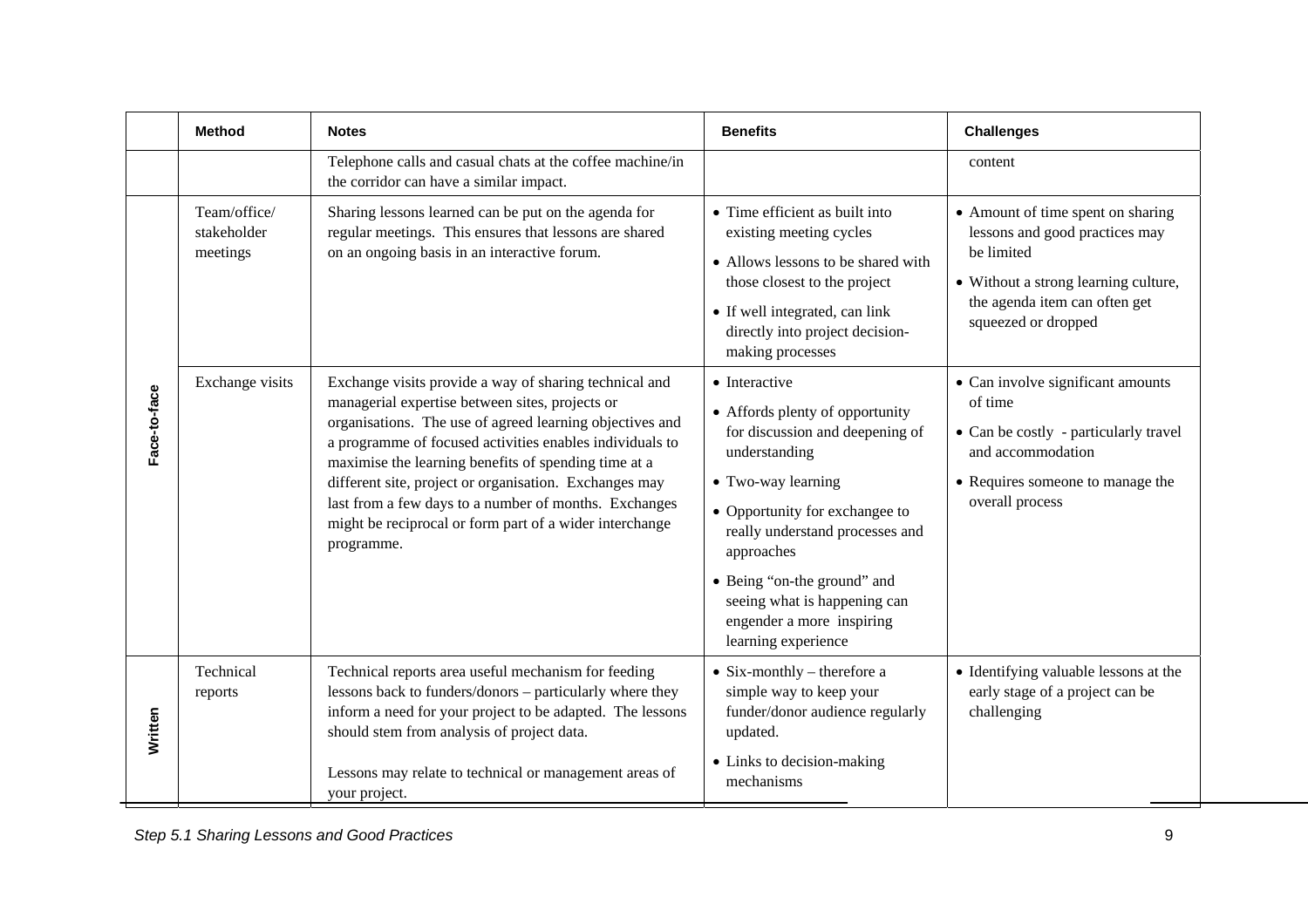| <b>Method</b>                                              | <b>Notes</b>                                                                                                                                                                                                                                                                                                                                                                                                                | <b>Benefits</b>                                                                                                                                                                                                                                                                                                      | <b>Challenges</b>                                                                                                                                                                                                                                                                                                                                                                 |
|------------------------------------------------------------|-----------------------------------------------------------------------------------------------------------------------------------------------------------------------------------------------------------------------------------------------------------------------------------------------------------------------------------------------------------------------------------------------------------------------------|----------------------------------------------------------------------------------------------------------------------------------------------------------------------------------------------------------------------------------------------------------------------------------------------------------------------|-----------------------------------------------------------------------------------------------------------------------------------------------------------------------------------------------------------------------------------------------------------------------------------------------------------------------------------------------------------------------------------|
| Workshop<br>reports                                        | Where learning has taken place within a workshop the<br>lessons should be written up in the report. For ease of<br>use for the reader, it is good practice to collate the<br>lessons in one section.                                                                                                                                                                                                                        | • Can be disseminated to a wide<br>range of audiences                                                                                                                                                                                                                                                                | • Must be clear before writing up<br>the report as to who is the<br>intended audience. Often<br>workshop reports are only useful<br>to and/or read by the workshop<br>participants, which will limit the<br>range of audiences.<br>• Reports are often lengthy and<br>weighty $-$ it can be easy for the<br>lessons to get lost if not clearly<br>signposted within the document. |
| Internal policy<br>documents,<br>guidelines and<br>manuals | There is a valid argument that some lessons you have to<br>learn for yourself – simply being told about them by<br>others is not enough. However a point in time comes<br>when, as an organisation, we can say categorically that<br>one approach consistently works better than any other.<br>At this point, this should be enshrined as WWF's<br>approach and documented in internal policies, guidelines<br>and manuals. | • Ensure that lessons learned<br>become institutionalised                                                                                                                                                                                                                                                            | • These decisions often fall outside<br>the remit of project teams.                                                                                                                                                                                                                                                                                                               |
| Case studies                                               | Case studies form a popular way of sharing lessons and<br>good practices. Case studies have the flexibility of<br>focusing on a single site or issue, or on sharing lessons<br>from a range of sites on a common theme. They can be<br>stand alone documents or form "evidence" within a<br>longer report.<br>(Can overlap with formal communication products)                                                              | • Can be tailored for a wide range<br>of audiences<br>• Can be used for a variety of<br>purposes (e.g. sharing lessons,<br>informing or lobbying)<br>• Provide the opportunity to<br>include specific examples<br>• Often visually attractive with<br>the inclusion of diagrams,<br>photos and personal stories that | • Can over-emphasise one approach<br>or success                                                                                                                                                                                                                                                                                                                                   |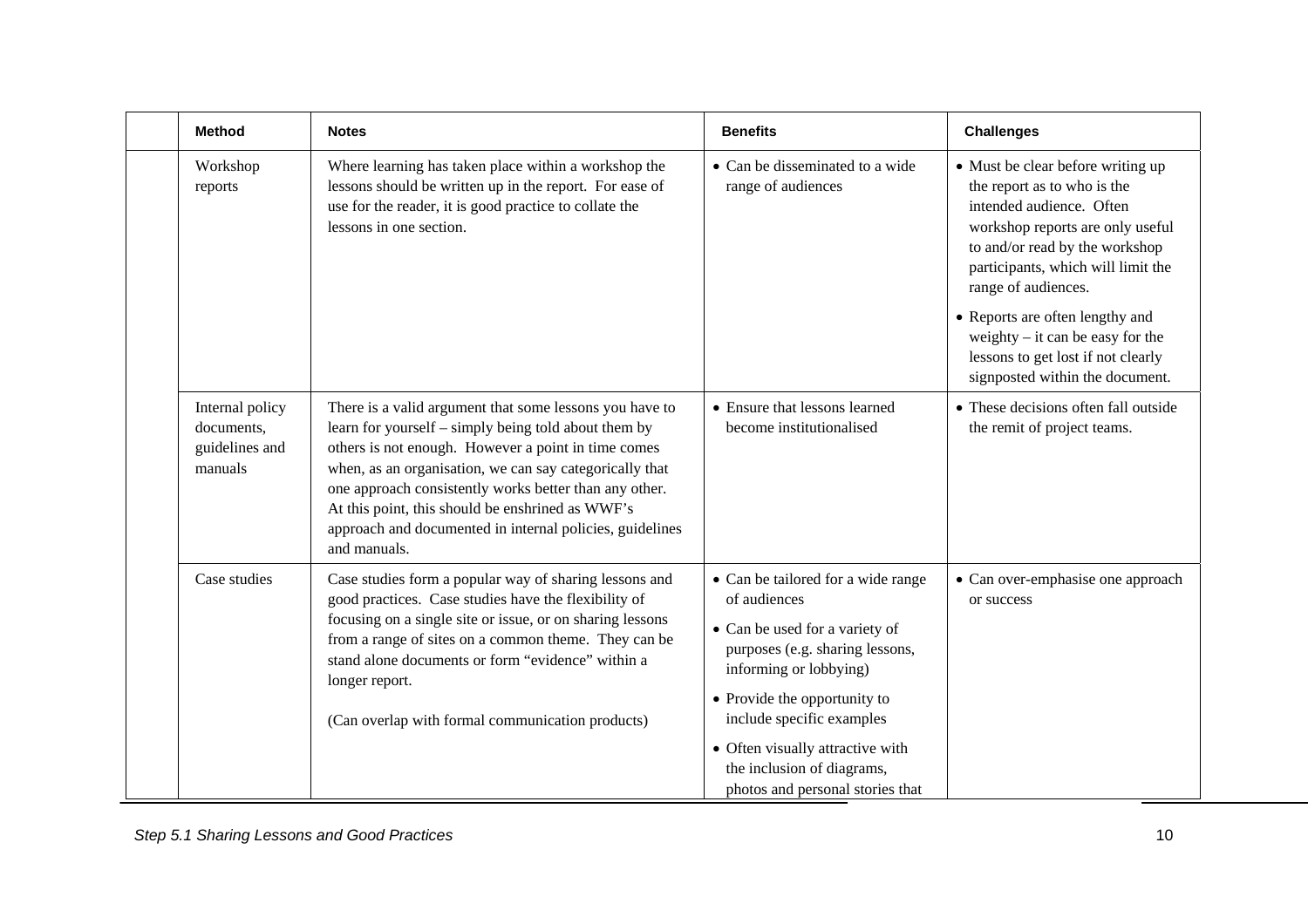|            | <b>Method</b>                              | <b>Notes</b>                                                                                                                                                                                                                                                                                                                                                                                                                                                                                                                                                         | <b>Benefits</b>                                                                                                                                                                           | <b>Challenges</b>                                                                                                                                                                                                                                       |
|------------|--------------------------------------------|----------------------------------------------------------------------------------------------------------------------------------------------------------------------------------------------------------------------------------------------------------------------------------------------------------------------------------------------------------------------------------------------------------------------------------------------------------------------------------------------------------------------------------------------------------------------|-------------------------------------------------------------------------------------------------------------------------------------------------------------------------------------------|---------------------------------------------------------------------------------------------------------------------------------------------------------------------------------------------------------------------------------------------------------|
|            |                                            |                                                                                                                                                                                                                                                                                                                                                                                                                                                                                                                                                                      | bring the work to life                                                                                                                                                                    |                                                                                                                                                                                                                                                         |
| Electronic | Communities<br>of Practice<br>(CoP)        | CoPs bring together people working on a key technical<br>area to share their experiences and lessons and to work<br>collaboratively to develop solutions and best practice.<br>They are usually informal.                                                                                                                                                                                                                                                                                                                                                            | • Those to whom the lessons<br>would be most useful are likely<br>to be a part of the CoP<br>$\bullet$ Low cost<br>• Enable two-way learning<br>• Can identify innovative ways<br>forward | • Sharing tends to be limited to<br>those who are part of the CoP<br>• Can be difficult to sustain over<br>time<br>• CoPs are often web or e-mail<br>based, and therefore can exclude<br>anyone with poor Internet access                               |
|            | Postings on<br>intranets (e.g.<br>Connect) | A low cost way of sharing lessons with designated<br>audiences. Some intranets focus on a specific theme and<br>are regularly accessed by experts in that area to share<br>documents. Often, there is a specific section for lessons<br>and good practices. Robust search functions also<br>facilitate identifying documents on lessons learned and<br>good practices.<br>WWF Connect is accessible to the whole WWF Network<br>and is structured around our key areas of work, and<br>contains an area called the K-Zone for sharing lessons<br>and good practices. | $\bullet$ Low cost<br>$\bullet$ Quick<br>• Instant access to WWF<br>audiences                                                                                                             | • Lessons can get lost in a morass<br>of information<br>• Dependent on good Internet<br>access for both those posting<br>lessons and those accessing them<br>• Dependent on individuals being<br>proactive and going out to find<br>lessons from others |
|            | E-mail groups                              | E-mail groups can be created for as large or small a<br>group as needed, and last until they are no longer useful.<br>They can operate in a similar way to CoPs (see above).                                                                                                                                                                                                                                                                                                                                                                                         | • Can target the audience you<br>want to reach<br>$\bullet$ Low cost<br>• Enable interaction and two-way<br>learning                                                                      | • Information overload can mean<br>that people do not find the time to<br>read and reflect on the<br>information that they receive<br>• Often dominated by a few people<br>who enjoy using computers as a<br>means of communication                     |